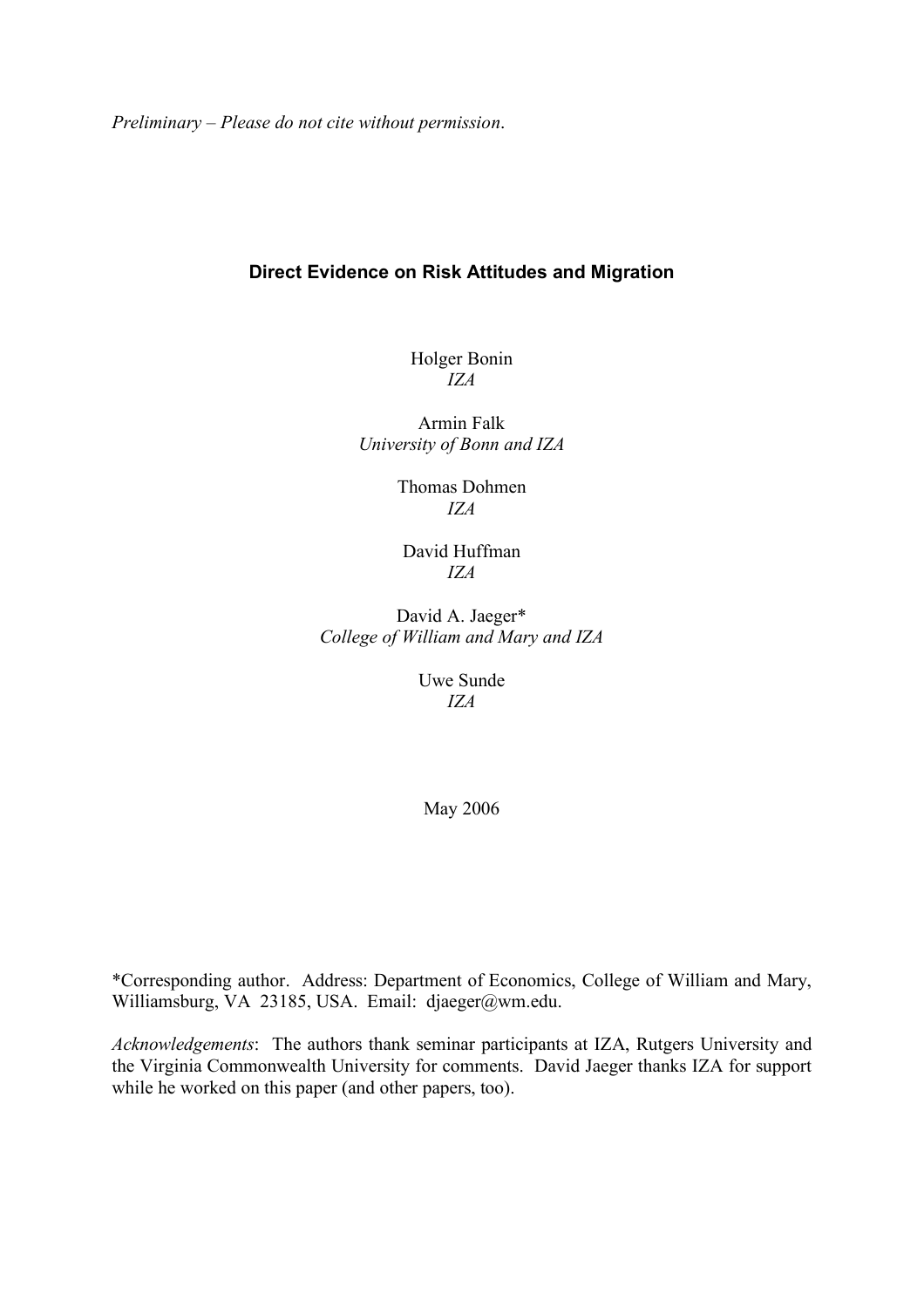#### **Abstract**

It has long been hypothesized that attitudes towards risk play a central role in determining whether an individual migrates, but the empirical evidence, to the extent that it exists, has been indirect. In this paper, we use newly-available data from the German Socioeconomic Panel (GSOEP) to directly measure the relationship between migration propensities and attitudes towards. We find that individuals who migrate between labor markets in Germany are more willing to take risks. This result is robust to stratifying by age, sex, education, national origin, and a variety of other demographic characteristics, as well as to the level of aggregation used to define geographic mobility. We estimate a variety of cross-sectional and panel models and find that being relatively willing to take risks is associated with an increase of 1.2 percentage points in the probability of ever migrating between 2000 and 2004, even after conditioning on individual characteristics. This effect is fairly substantial relative to the unconditional migration propensity of 4.8 percent. When estimating a random effects probit model, in which covariates such as employment, income, and marital status are allowed to vary over time, we continue to find a positive and statistically significant relationship between being willingness to take risks and the probability of migrating, although in relative terms the marginal effect of willingness to take risk is only about one-eighth as large as the unconditional probability of annual migration.

Keywords: risk aversion, migration, Germany

JEL Classification: J61, D81, R23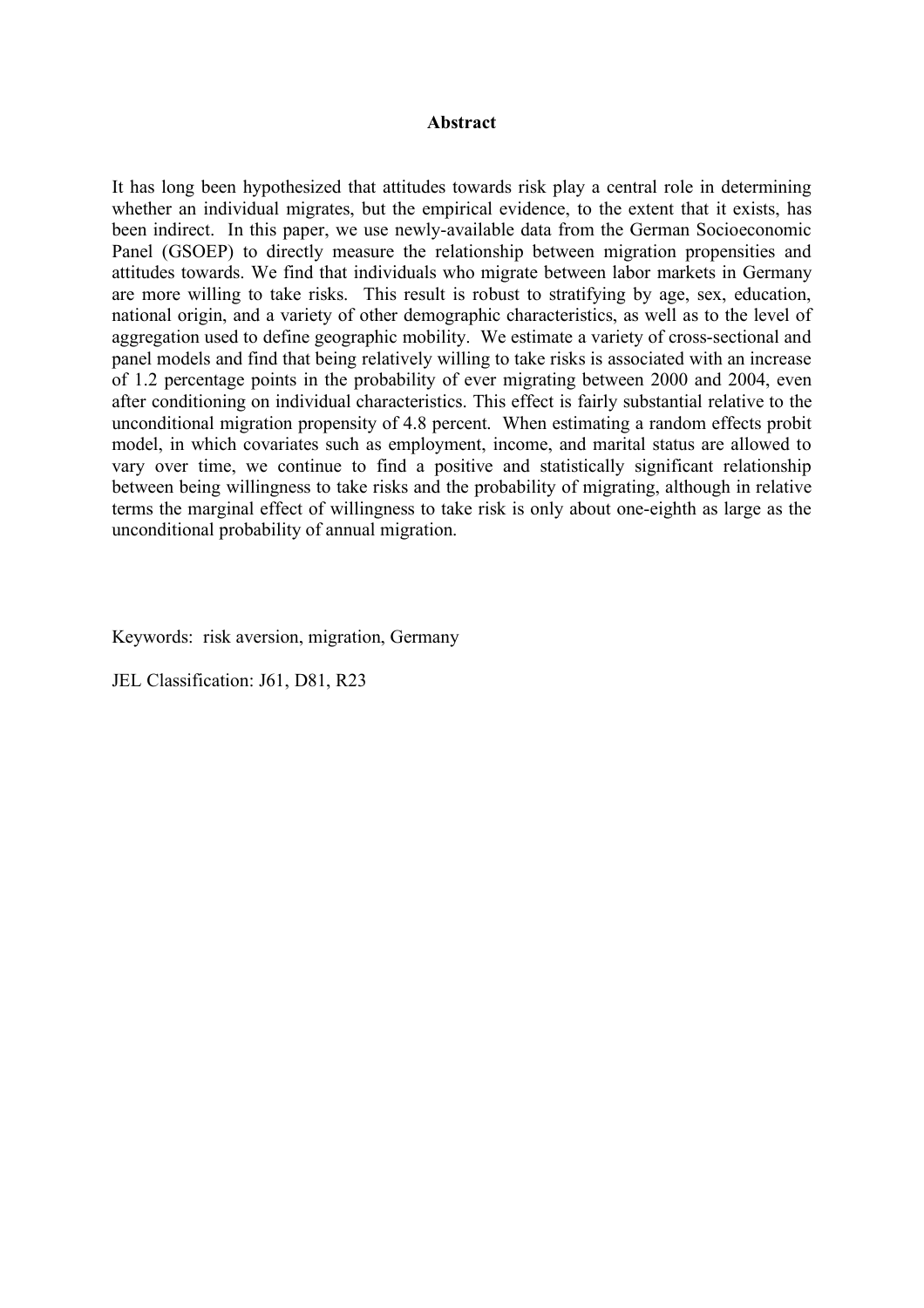It has long been hypothesized that risk-averse individuals are less likely to migrate than those who are risk-neutral or risk loving. This relationship between risk and migration is usually couched in terms of the greater uncertainty over income in future potential locations relative to that in the current location (Smith 1979, Levhari and Stark 1982, Katz and Stark 1986, Xu 1992, among others). This uncertainty can come from differences in the variance of income or from imperfect information about income-earning possibilities in future locations. Relative uncertainty over any argument of the utility function (e.g. employment, housing, availability and quality of consumption goods, the probability of finding a spouse) will lead to more risk-loving individuals having a higher probability of migrating.

The existing empirical evidence on risk aversion and migration is indirect. Daveri and Faini (1999) examine how income variability and the correlation of income between regions in Italy affects migration probabilities, and their results are consistent with the hypothesis that risk aversion determines migration probabilities. Heitmueller (2005) posits a model in which risk averse individuals are less likely to migrate. He then uses this model to look at the interaction of unemployment benefits and risk aversion and calibrates his model to data on migration between eastern and western members of the European Union. To our knowledge there are no studies in which risk attitudes, directly measured, affect migration propensities. This paper attempts to fill this gap in the literature.

Using newly-available data from the German Socioeconomic Panel (SOEP) to directly measure attitudes towards risk, we find that being more willing to take risks is a positive, statistically significant, and quantitatively important determinant of migration between labor markets in Germany. This result is robust to stratifying by age, sex, education,

1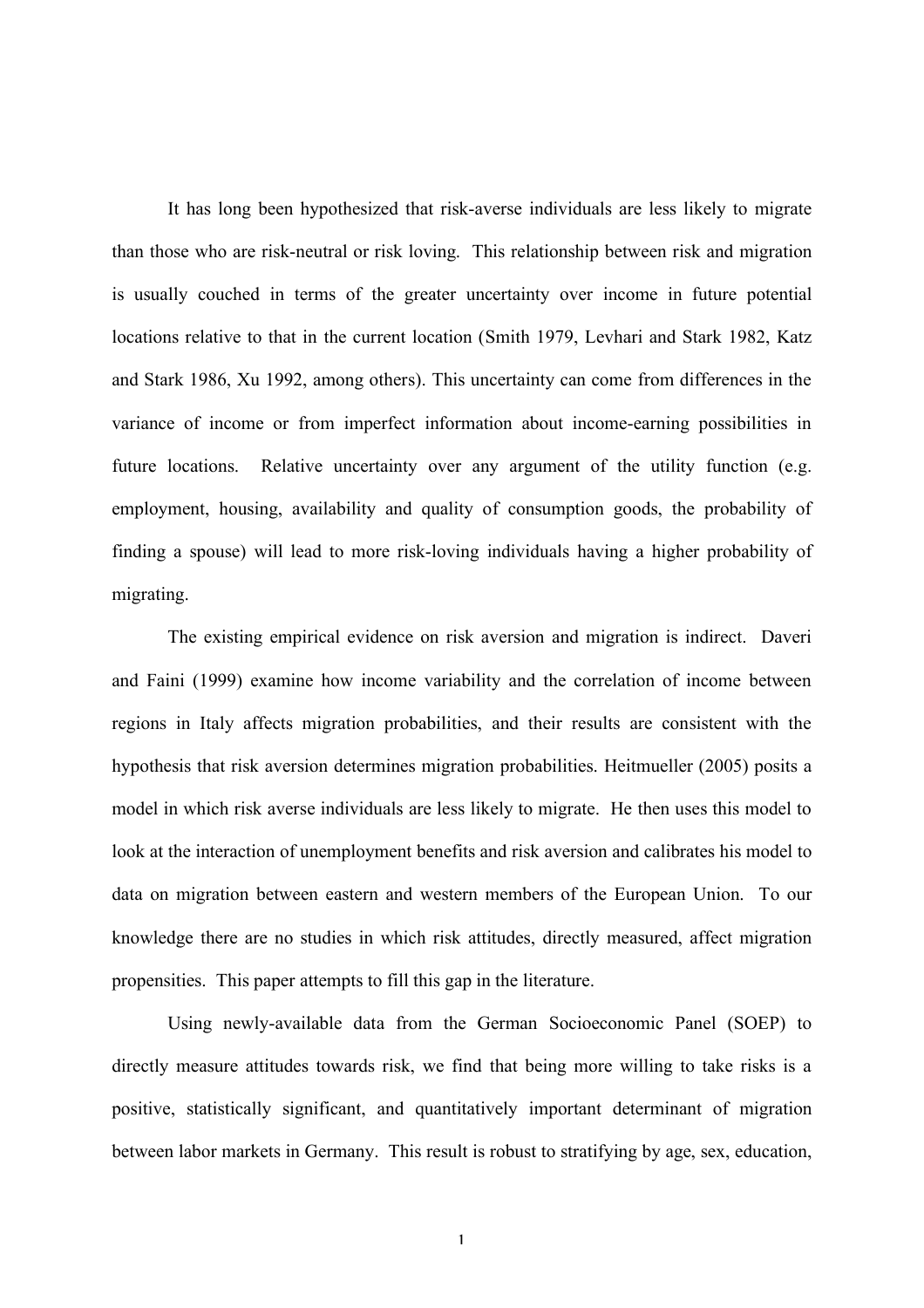national origin, and a variety of other demographic characteristics, as well as to the level of aggregation used to define geographic mobility. Our data risk on attitudes are derived from a series of questions given in the 2004 wave of the SOEP and were found to be highly correlated with "objective" measures of risk behavior from both field and laboratory experiments (Dohmen, et al. 2005). Moreover, the "general" risk question that we use was correlated with other questions regarding risk taking in different areas of life (driving, investing, etc.). We are confident that our results are not artifact of the particular question used to measure risk.

We find that being relatively willing to take risks is associated with an increase of 1.2 percentage points in the probability of ever migrating between 2000 and 2004, even after conditioning on individual characteristics. This effect is fairly substantial relative to the unconditional migration propensity of 4.8 percent. When estimating a random effects probit model, in which covariates such as employment, marital status, and school enrollment status are allowed to vary over time, we continue to find a positive and statistically significant relationship between being willingness to take risks and the probability of migrating, with the magnitude of the marginal effect being as or more important as being married or unemployed. We also estimate random-effects Tobit models and conclude that the largest impact of risk attitudes are on the extensive margin (wither to move or not) rather than the intensive margin (how far to move, conditional on moving).

The next section of the paper describes the data and gives descriptive results on the relative risk attitudes of movers and stayers while the subsequent section examines the relationship between migration and risk attitudes in a multivariate context. The last section offers some conclusions.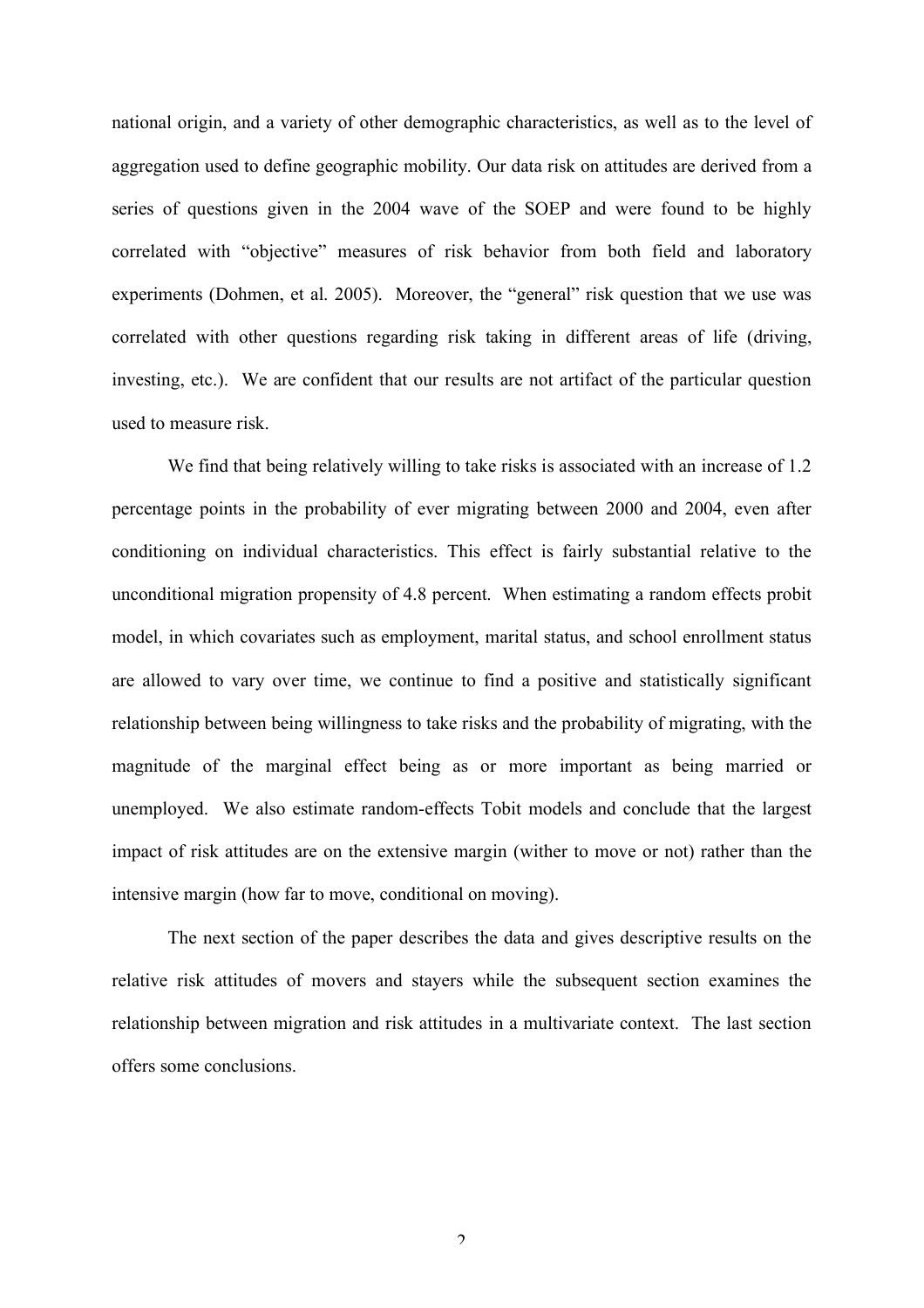### **I. Data and Descriptive Statistics**

The SOEP is a representative panel survey of the resident population of Germany (for a detailed description, see Wagner et al.,1993, and Schupp and Wagner, 2002). The initial wave of the survey was conducted in 1984 and the panel was extended to include East Germany in 1990, after German reunification.<sup>1</sup> The SOEP surveys the head of each household in the sample as well as all other household members over the age of 17. Respondents are asked for a wide range of personal and household information, including information incomes and employment, and for their attitudes on different topics, including political and social issues.

In this paper we focus on the determinants of migration behavior of survey respondents. For reasons of sample size, we restrict the sample to the years 2000 through 2004, including data since the most recent survey refreshment in 2000. We concentrate on prime age individuals who are between 18 and 65 years of age during the entire survey period.2 Migration is measured by moving domicile between spatial districts (*Raumordnungsregionen*). <sup>3</sup> The data contain information on 97 *Raumordnungsregionen*, which are defined by the German Federal Office for Construction and Spatial Organization and reflect an aggregation of administrative districts (*Landkreise*) in which individuals live. Due to the relatively spread-out nature of these *Raumordnungsregionen*, a high proportion of moves between districts corresponds to a change in workplace. The detailed information on *Raumordnungsregionen* includes data on the longitude and latitude of the center of the

 $1$  For more details on the SOEP, see www.diw.de/gsoep/.

<sup>&</sup>lt;sup>2</sup> This implies that only individuals born between 1940 and 1981 are contained in our sample.

<sup>&</sup>lt;sup>3</sup> In addition, we have conducted all of the analysis in the paper defining migration as moving between German states (*Bundesländer*) or by various thresholds of distance (e.g. 25km, 50km, 100km, etc.). While, of course, the coefficients in our models change because of the different definitions, in no case were the qualitative conclusions of our study altered by using these alternative definitions. Because the *Raumordnungsregionen* are the best approximations for labor markets available to us in the SOEP, we present results using those to define migration.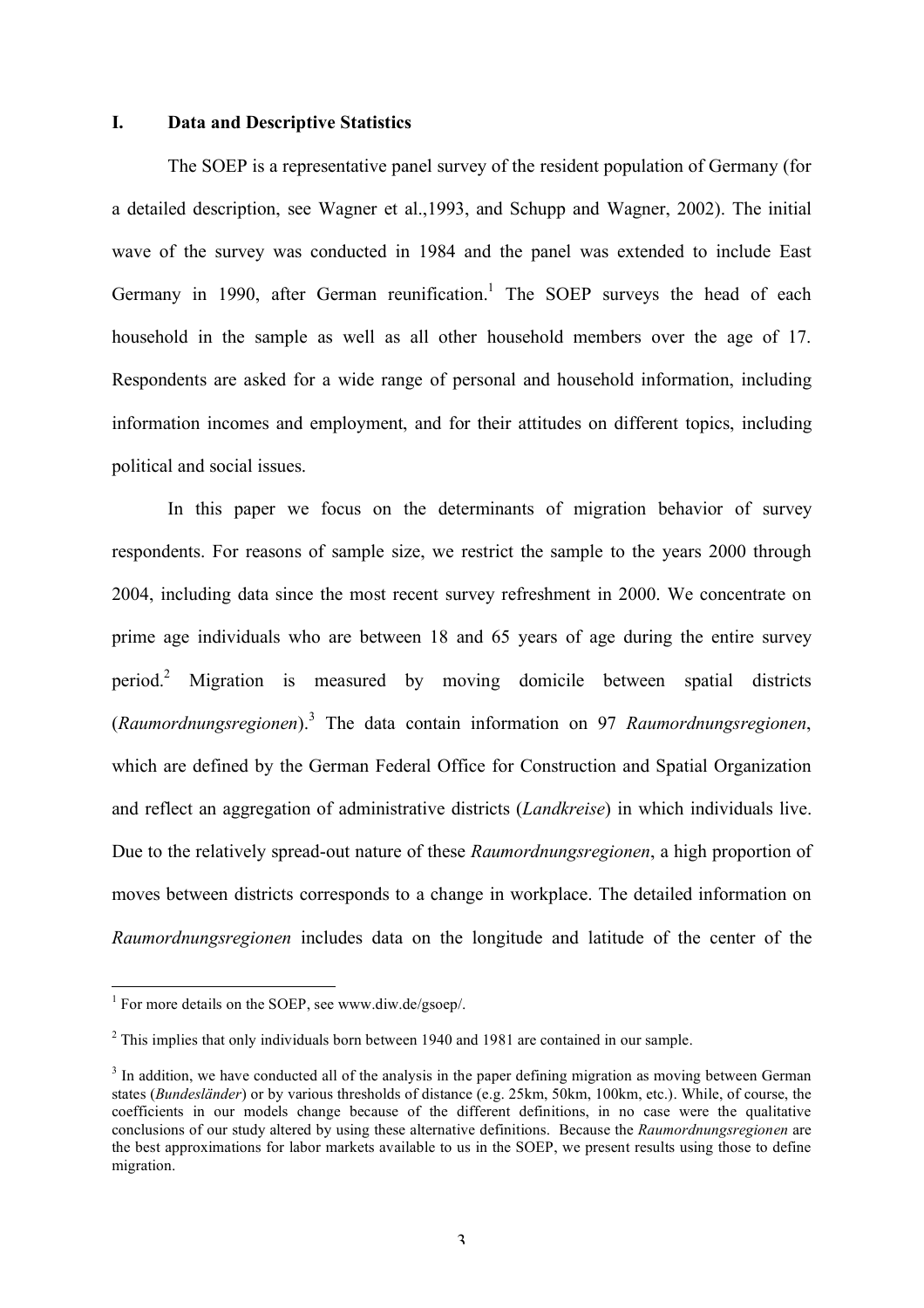districts, which allows us to construct a measure of the average distance covered by regional migration.

We are interested in investigating whether migration behavior is determined by individual attitudes towards risk, beyond the usual determinants of migration studied in the literature. The 2004 wave of the SOEP contains a novel set of questions about individuals' risk attitudes that can be used for this purpose. The primary variable of interest is the question that asks individuals for their attitude towards risk in general, allowing respondents to indicate their willingness to take risks on an eleven-point scale, with zero indicating complete unwillingness to take risks, and ten indicating complete willingness to take risks. 4 Risk attitudes are also elicited in several distinct contexts, including financial matters, career issues, and sports and leisure activities. The behavioral relevance of the responses to the general risk question has been documented in an experimental validation, in which a pool of 450 subjects with comparable characteristics to the respondents of the SOEP were presented with real stakes lotteries.<sup>5</sup> The self-reported attitudes towards risk as elicited by the SOEP questionnaire turned out to be good predictors of actual behavior under risk (Dohmen et al., 2005). To minimize measurement error stemming from different uses of scales, we also use a binary variable, in which individuals with a response of six to ten on the scale from zero to ten are coded as "risk loving". This binary variable has also been used in the validation study.<sup>6</sup> Because we observe responses to the risk attitude question only in 2004, we treat these as fixed characteristics of the individual.

<sup>&</sup>lt;sup>4</sup> The exact wording of the question (translated from German) is as follows: "How do you see yourself: Are you generally a person who is fully prepared to take risks or do you try to avoid taking risks? Please tick a box on the scale, where the value 0 means: `unwilling to take risks' and the value 10 means: `fully prepared to take risks'." German versions of all risk questions are available online, at risks'.'' German versions of all risk questions are available online, at www.diw.de/deutsch/sop/service/fragen/personen/2004.pdf.

 $<sup>5</sup>$  The expected payout of the lottery was EUR 150; one-seventh of the respondents were randomly chosen to</sup> actually receive the payout of their chosen lottery.

<sup>6</sup> Robustness checks conducted by Dohmen et al. (2005) reveal that choosing a threshold of six and above on the eleven point scale is without consequence for the behavioral validity of the responses. Regressions using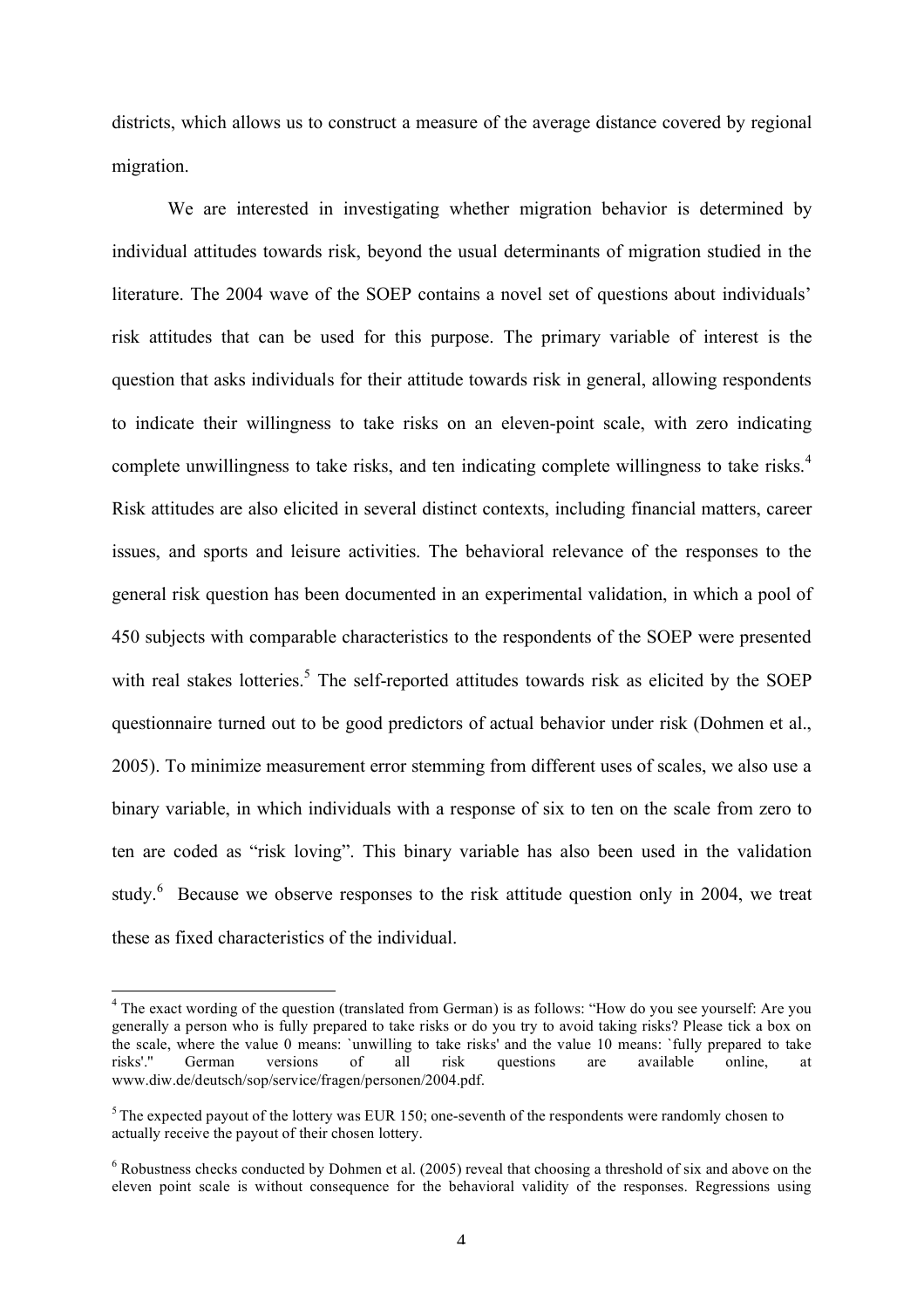Figure 1 shows the distribution of the 11-point risk scale for "movers" (individuals who changed *Raumordnungsregionen* at least once between 2000 and 2004) and "stayers" (individuals who did not change *Raumordnungsregion* in that period). While both distributions have a modal index value of 5, it is also clear that the distribution for movers has less weight in the left hand tail and more weight in the right hand tail, and that the average of the risk index is greater for movers than for stayers. The lower panel shows differences in the log share for each of the levels of the risk question. This makes clear that a greater proportion of movers are likely to respond as being amenable to taking risks.

Using both the average risk index and our indicator for "risk loving," in Table 1 we present average measures of risk attitudes for movers and stayers stratified by a variety of demographic characteristics. As reflected in Figure 1, the average risk measure and "risk loving" indicator are substantially larger for the 4.8 percent of the sample who moved than for those who never moved. Moreover, those who moved more than once are more riskloving than those who moved only once. These results are strong confirmation (albeit not conditional on any individual characteristics) of the hypothesis that migrants are less riskaverse than non-migrants.

Across nearly all of the demographic categories (sex, age, education, marital status, and origin/ethnicity) we find strikingly consistent results, using either risk measure, that movers are more risk-loving than stayers.<sup>7</sup> Roughly speaking, for most of the demographic groups, ten percent more of the movers in our sample indicate being "risk loving" than do stayers. Note, too, that the migration propensities differ substantially across the various

 $\overline{a}$ 

indicator variables for each response category show significantly different behavior for responses of six and above.

<sup>&</sup>lt;sup>7</sup> The only exception is the "risk lover" indicator for individuals who are 18-25 in 2000, although the difference is very small. That this measure as well as the average risk index measure are so close to one another may reflect that may individuals in this age group are still in school and that their migration decisions may be affected by relative incomes in the origin and destination areas.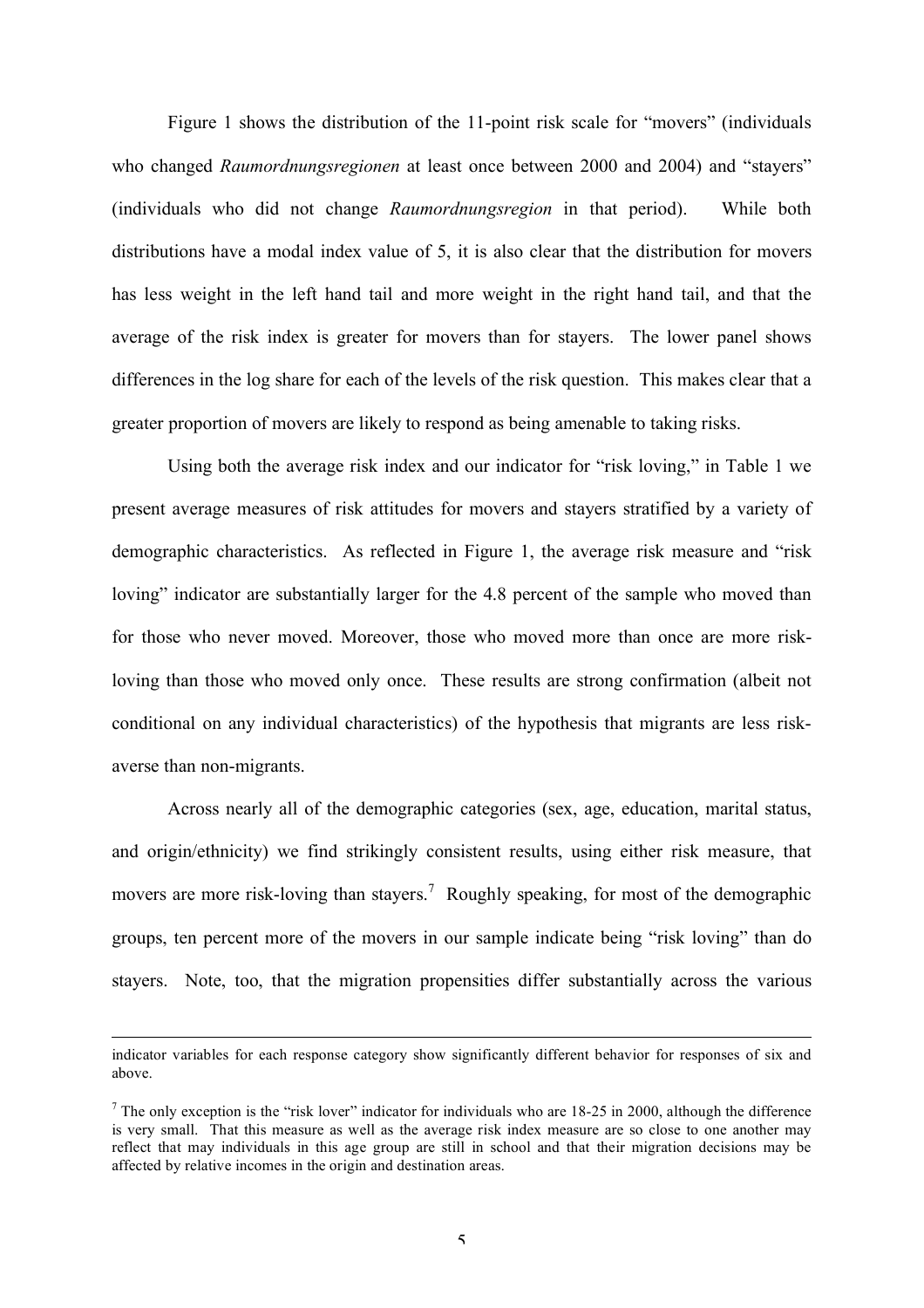demographic groups, in the expected direction – older individuals are less likely to migrate, those who are married are less likely to migrate, better-educated individuals are more likely to migrate. Nevertheless, the difference in risk attitudes between the movers and stayers is remarkably similar.

## **II. Determinants of Migration**

Table 1 makes clear that risk attitudes are correlated with a variety of personal characteristics and therefore it is important that we control for these characteristics when examining how risk attitudes and migration are related. In Table 2, we present estimates from a probit model where the dependent variable is an indicator of whether the individual ever moved during 2000-2004. In columns (1) and (2) we present results using our risk index as the measure of risk attitudes, while in columns (3) and (4) we use the "risk loving" indicator described above. In columns (2) and (4) we control for a cubic in age, marital status and years of education in 2000 as well as sex and place of origin.<sup>8</sup>

In all four models we find statistically significant evidence that individuals who are more "risk loving" are more likely to move. In column (1) we estimate that a one-unit change in the risk index increases the probability that an individual migrate between labor markets by about one half of one percent, implying that the difference between the least risk loving (where the index equals 0) and the most risk loving (where the index equals 10) about 5.4 percent. While the absolute level of these effects is not large, they must be interpreted relative to the unconditional migration probability of 4.8 percent. Similarly, in column (3) when we measure risk using our "risk loving" indicator, we find that the probability of

<sup>&</sup>lt;sup>8</sup> We have also estimated these models controlling for age and education non-parametrically, i.e. with dummy variables for each age and each year of school. The coefficients on our risk measures were virtually unchanged and remained statistically significant at any conventional level.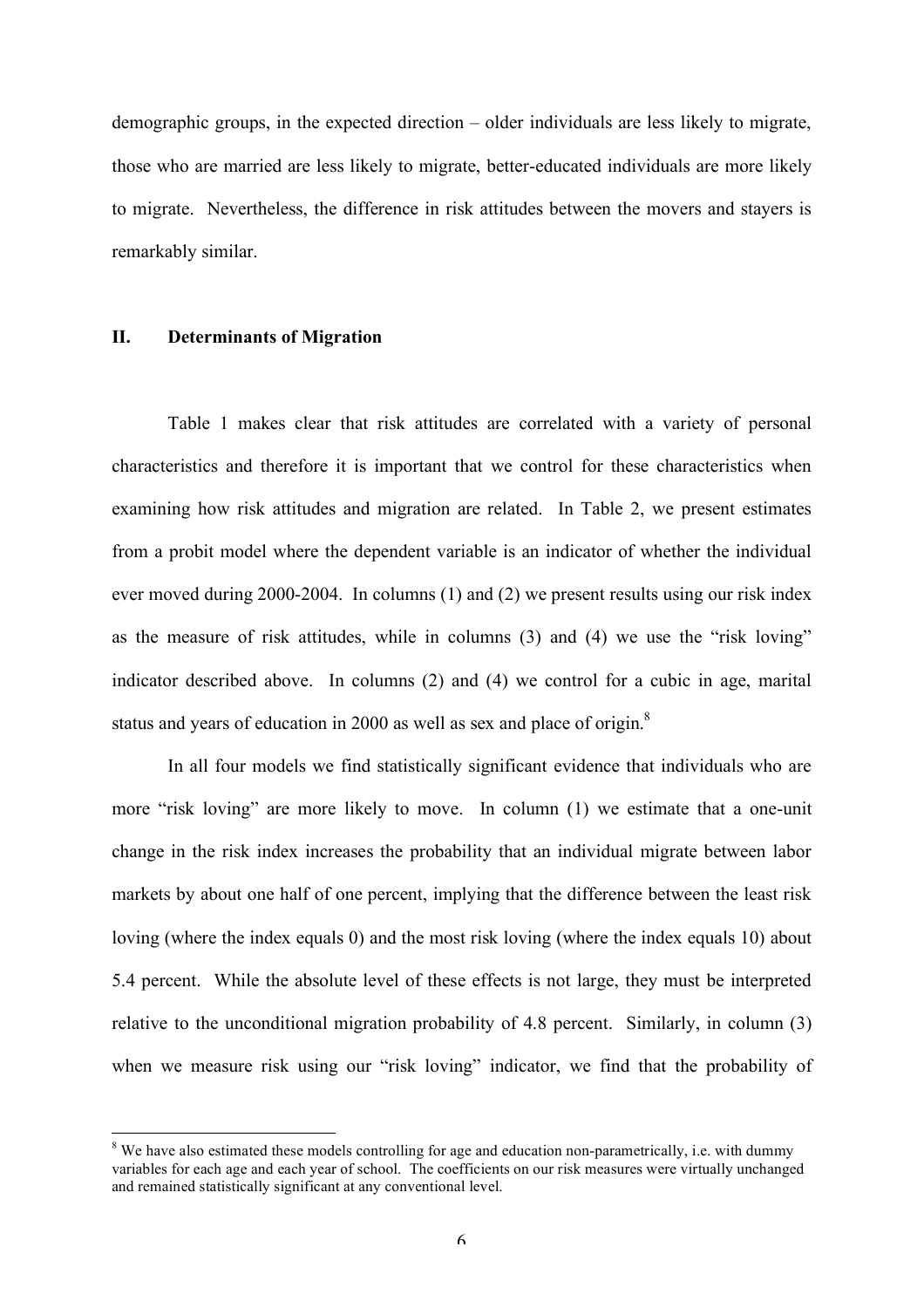migration is about 2.6 percentage points higher for "risk lovers," or about of the unconditional probability.

In columns (2) and (4) we control for a variety of demographic characteristics. Given the results in Table 2, it is not surprising that the estimated coefficients on our risk measures decline, in both cases by approximately half. Both measures remain statistically significantly different from zero at any conventional level, however. Individuals who are "risk loving" having a migration probability 1.2 percentage points higher than individuals who are not, or about one-third of the unconditional migration probability.

The regressions in Table 2 are static and do not take into account any time varying characteristics. In Table 3 we present results from estimating random-effects probit models, with the dependent variable defined as migration across *Raumordnungsregionen* in the year after the observed characteristic. That is, the results are forward-looking in the sense that all of the regressors are observed prior to the determination of the outcome. As with the "static" results in Table 2, columns (1) and (3) present results of the migration indicator on just the risk measures, while columns (2) and (4) we add individual characteristics. To the regressors in Table 2, we add unemployment status, self-employment status gross income in the month prior to the survey, whether the individual owns their own dwelling, and the number of children in the household to the specification. All variables, where appropriate, vary over time. Because these measures, our primary focus in the analysis, do not vary over time, we cannot estimate fixed-effects models. We instead estimate random-effects probit models to take account for the non-independence of the error term across observations due to unobserved time-invariant individual characteristics.

As in Table 2, we find that the risk measures are positively and statistically significantly correlated with migration. The magnitudes of the coefficients are substantially smaller than in the static probit model, but this is to be expected given that the unconditional

7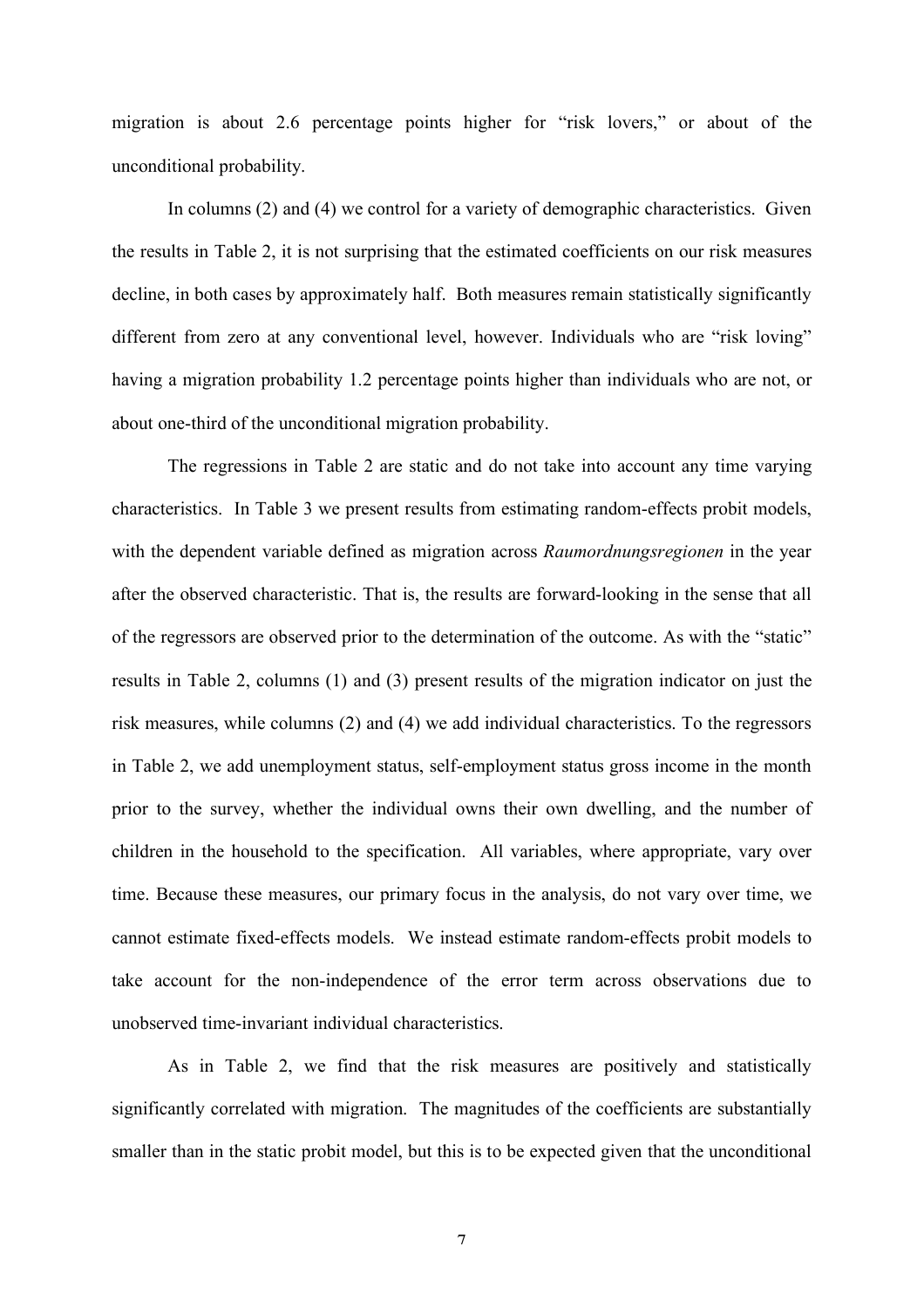(annual) migration probability is 1.3 percent (as opposed to the four-year migration probability of 4.8 percent). In column (1), the coefficient on the risk index indicates that a movement from 0 to 10 on the index would lead to a 0.57 percentage point increase in the probability of migration (about 42 percent of the unconditional migration probability), while in column (3) the marginal effect for the "risk loving" indicator indicates that a 0.29 percentage point increase in the probability of migration (slightly more than one-fifth of the unconditional probability).

Controlling for the various fixed- and time-varying characteristics reduces the coefficients on both risk measures by about 45 percent. In both cases, however, these coefficients, while small, are statistically significantly different from zero. Moreover, the magnitude is *not* small relative the marginal effects of the other covariates. For example, the "risk loving" indicator is larger in absolute value than the effects of being unemployed, being female, or any of the origin/nationality indicators. The effect of being a "risk lover" on migration probabilities is the same (again, in absolute value) as roughly three years of education or four children. So, while small in magnitude, the risk attitudes would appear to be among the most important determinants of the propensity to migrate.

As a final check of the impact of risk attitudes on migration, we estimate random effects Tobit models, using the distance of migration as the dependent variable. The Tobit model allows us to decompose the effect of risk attitudes on the probability of migration and on the migration distance, conditional on having migrated. In Table 4 we present results using the risk index as the determinant of migration, including all of the fixed and timevarying regressors that we employed in Table 3. We perform a similar analysis using the "risk loving" indicator in Table 5.

As with our previous results, we continue to find that risk attitudes play a significant part in determining migration. The effect of the risk index and the "risk loving" indicator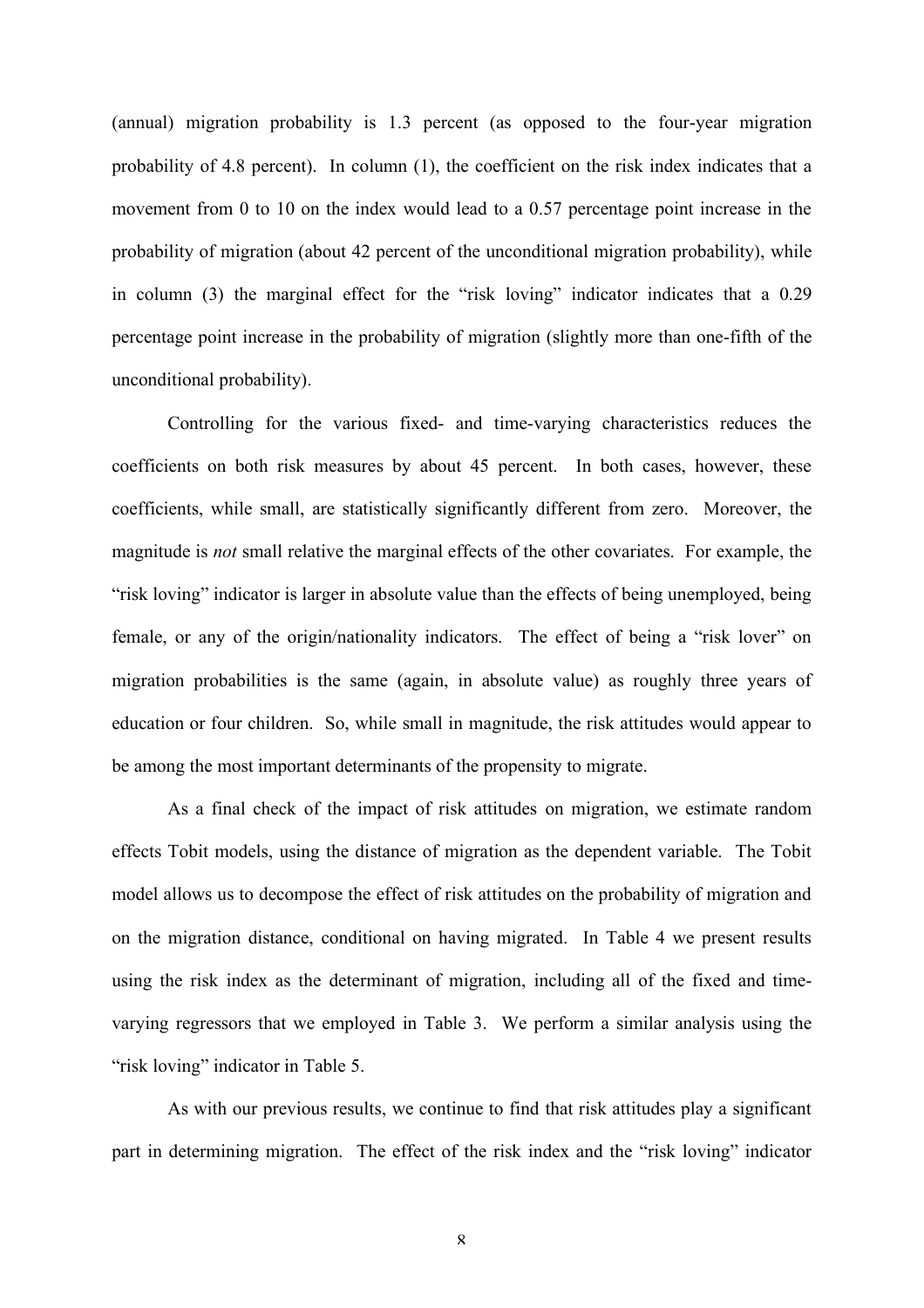positively and significantly affect both the probability of moving and the distance moved. However, relative to the unconditional probability of moving (about 1.3 percent) or the distance moved, conditional on moving (about 177 kilometers), the marginal effect of either risk measure is (relatively) greater on the probability of moving. For example, in the model in which we control for other covariates, the marginal effect of being a "risk lover" on migration is about one quarter of the unconditional probability of moving, while the marginal effect on distance moved (conditional on moving) is only about 3.6 percent of the average distance moved (conditional on moving). Thus, it would seem that risk attitudes play a much larger role in determining whether or not people migrate than in determining how far they migrate.

#### **III. Conclusions and Implications**

In this paper we provide the first direct evidence that individuals' risk attitudes affect their migration propensities. While relatively few Germans migrate (about 1.3 percent per year), risk attitudes would appear to play an important role in determining who does and does not move from one labor market to another. Migration attitudes, measured in a variety of ways, positively and significantly affect the probability of migration and, to a much lesser extent, the distance of those moves. Roughly speaking, the marginal effect of being a "risk lover" is about 25 percent of the unconditional probability of migrating, and this effect would appear to be larger than those of conventional determinants of migration like being married or unemployed.

While these effects are large and important, it is worth noting that because of the structure of our data, we must treat risk attitudes as a fixed characteristic of the individual. Moreover, because our measure of risk attitudes occurs *after* the observed migrations, we cannot rule out that the fact of migration may alter people's risk preferences, leading to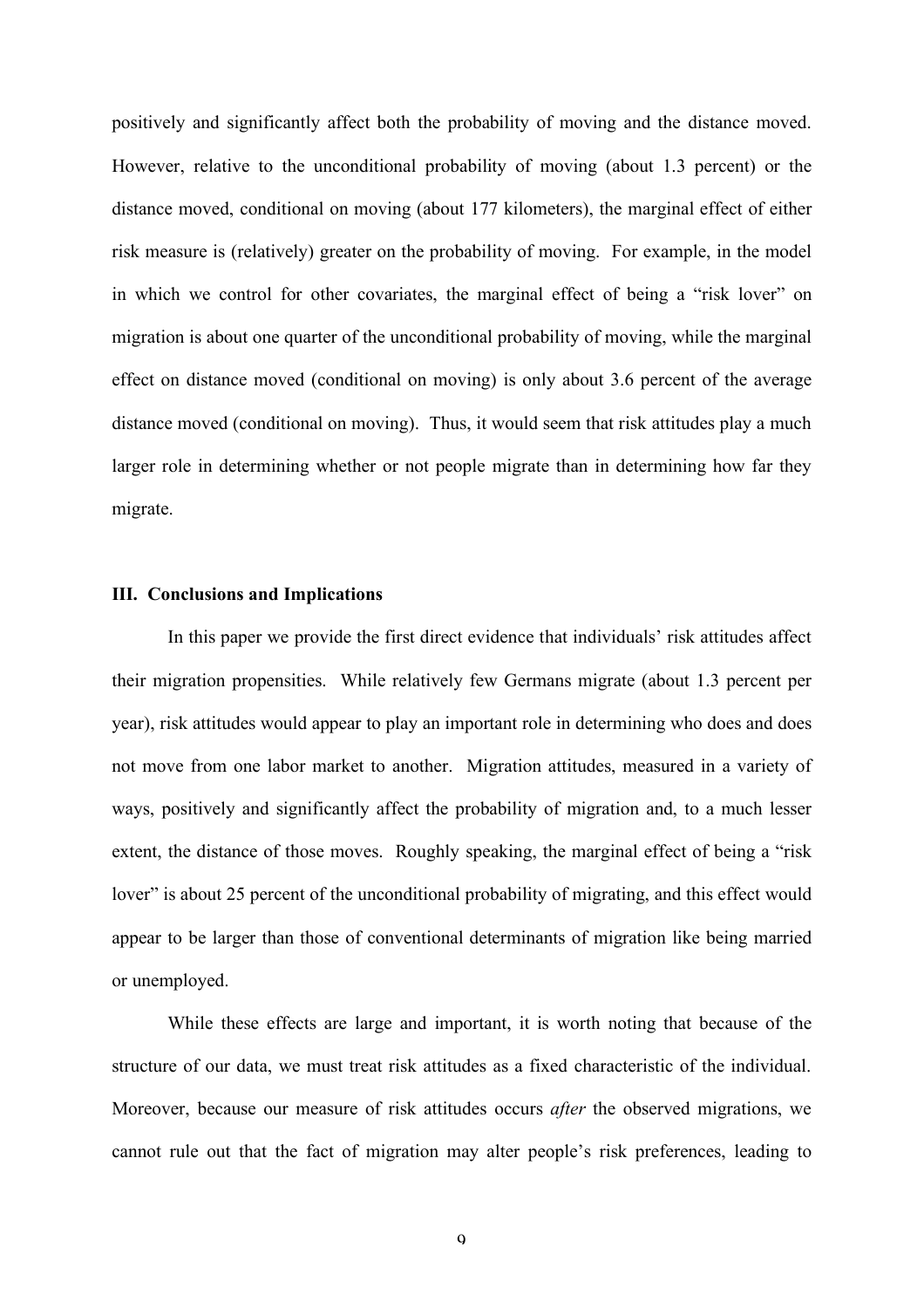reverse causality in our estimates. This must remain an open question, however, until future waves of the SOEP, and therefore future migrations, are observed. We also anticipate that the risk attitude questions may be asked again in the future, which would provide direct evidence on whether migration causes risk attitudes or vice versa.

The available evidence suggests that differences in risk attitudes may, in part, explain different rates of geographic mobility observed in Germany versus the U.S. Given our results, it is possible that one of the reasons that Americans are more geographically mobile than Germans is that they are also more risk-loving. This differences may partially explain why the U.S. labor market, in general, performs better than those in Europe -- risk attitudes might actually "grease the wheels" of the U.S. labor market. Future research on cross-national attitudes on risk taking may be able to probe this question further.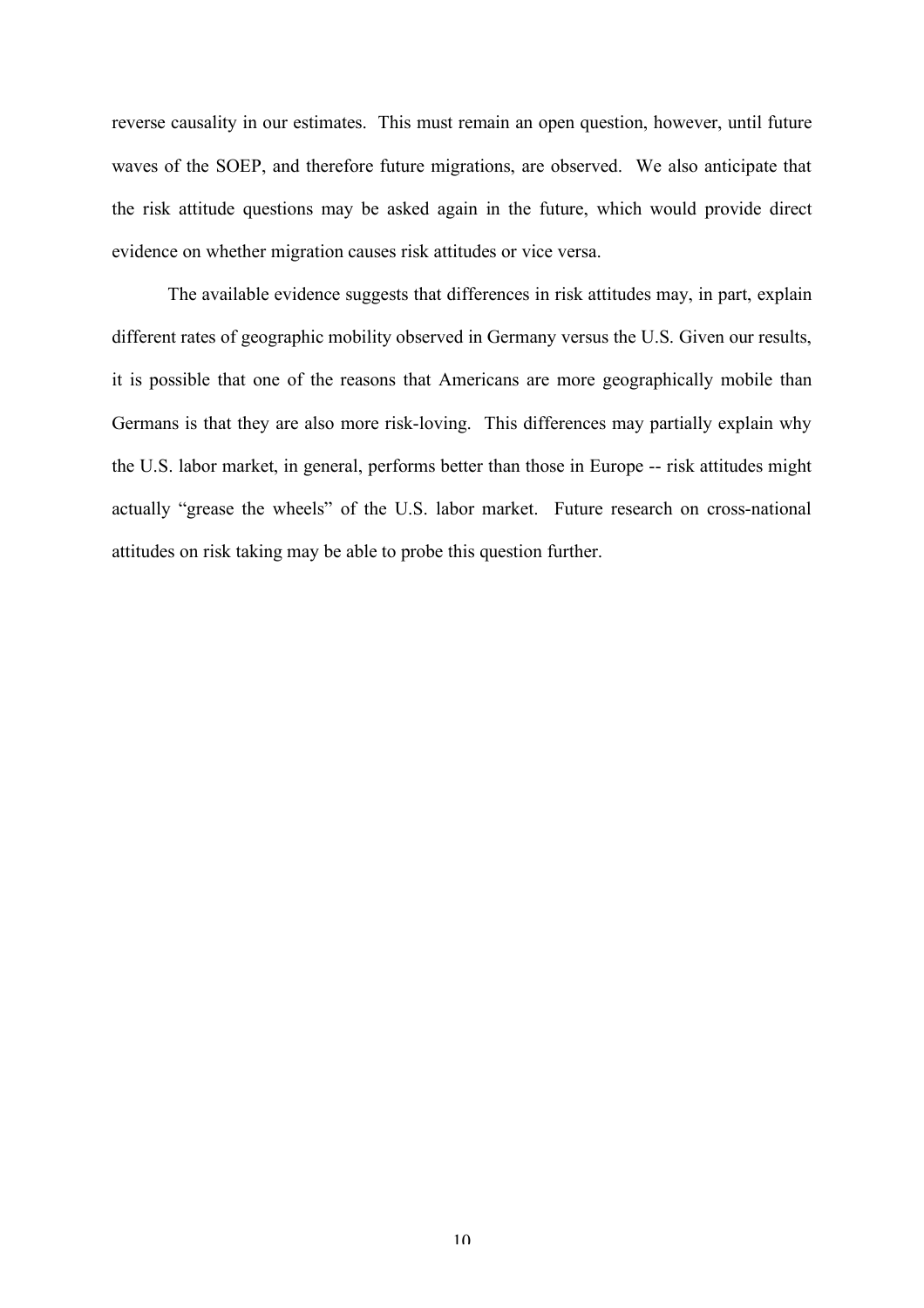### **REFERENCES**

- Daveri, Francesco and Riccardo Faini (1999) "Where Do Migrants Go?" *Oxford Economic Papers* 51(4):595-622.
- Dohmen, Thomas, Armin Falk, David Huffman, Uwe Sunde, Jürgen Schupp, and Gert G. Wagner (2005) "Individual Risk Attitudes: New Evidence from a Large, Representative, Experimentally-Validated Survey," IZA Discussion Paper 1730, September.
- Heitmueller, Axel (2005) "Unemployment Benefits, Risk Aversion, and Migration Incentives," *Journal of Population Economics* 18(1): 93-112.
- Katz, Eliakim and Oded Stark (1986) "Labor Migration and Risk Aversion in Less Developed Countries," *Journal of Labor Economics* 4(1):134-149.
- Levhari, David and Oded Stark (1982) "On Migration and Risk in Less Developed Countries," *Economic Development and Cultural Change* 31(1):191-196.
- Smith, Terence R. (1979) "Migration, Risk Aversion, and Regional Differentiation," *Journal of Regional Science* 19(1):31-45.
- Xu, Chenggang Xu (1992) "Risk Aversion, Rural-Urban Wage Differentiation, and Mirgration," Centre for Economic Performance Discussion Paper 108, November.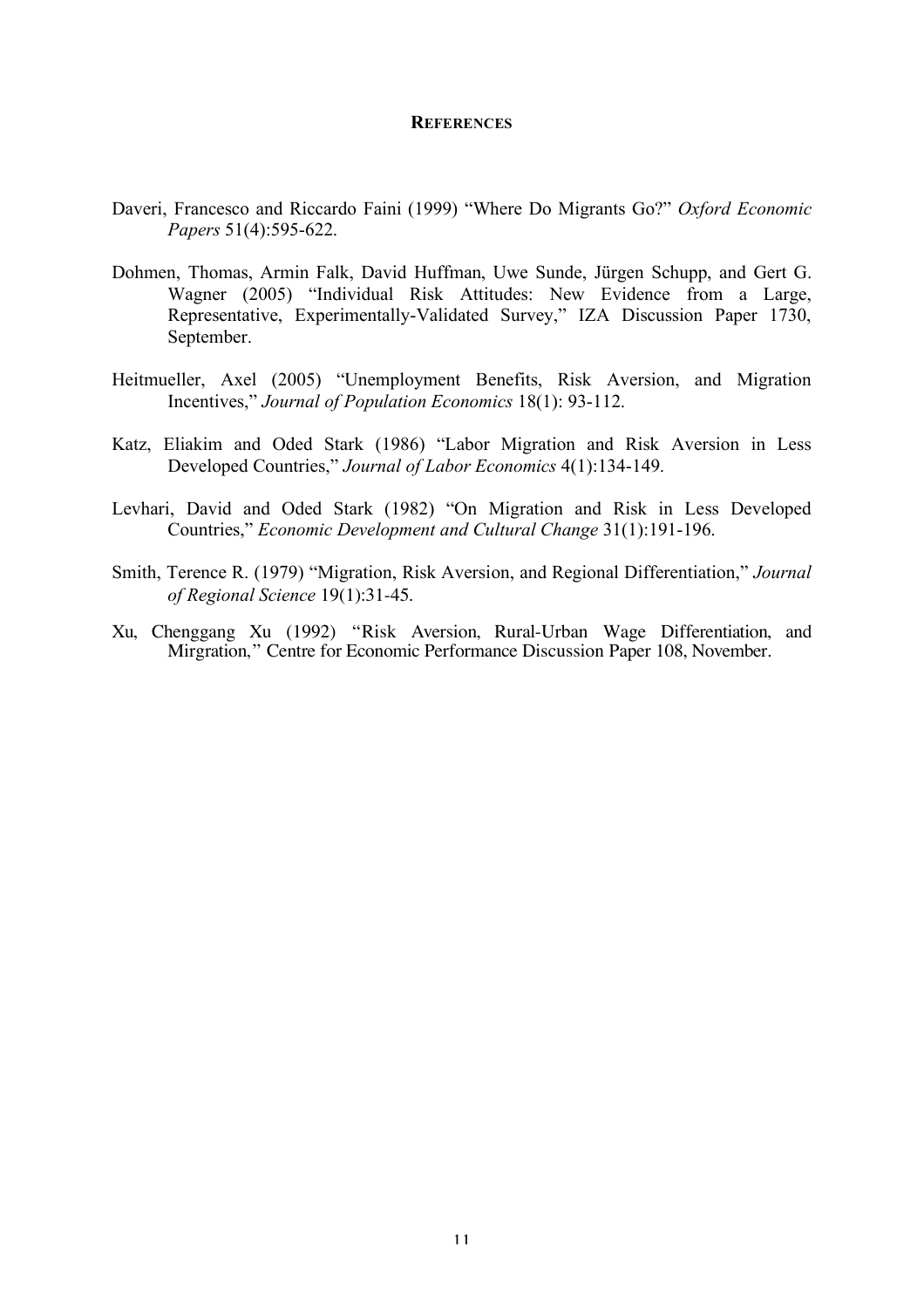

**Figure 1 General Risk Attitudes for Movers and Stayers** 2000-2004

Source: Authors' tabulations from the 2000-2004 waves of the GSOEP. Movers are individuals who changed Raumordnungsregion at least once between 2000 and 2004.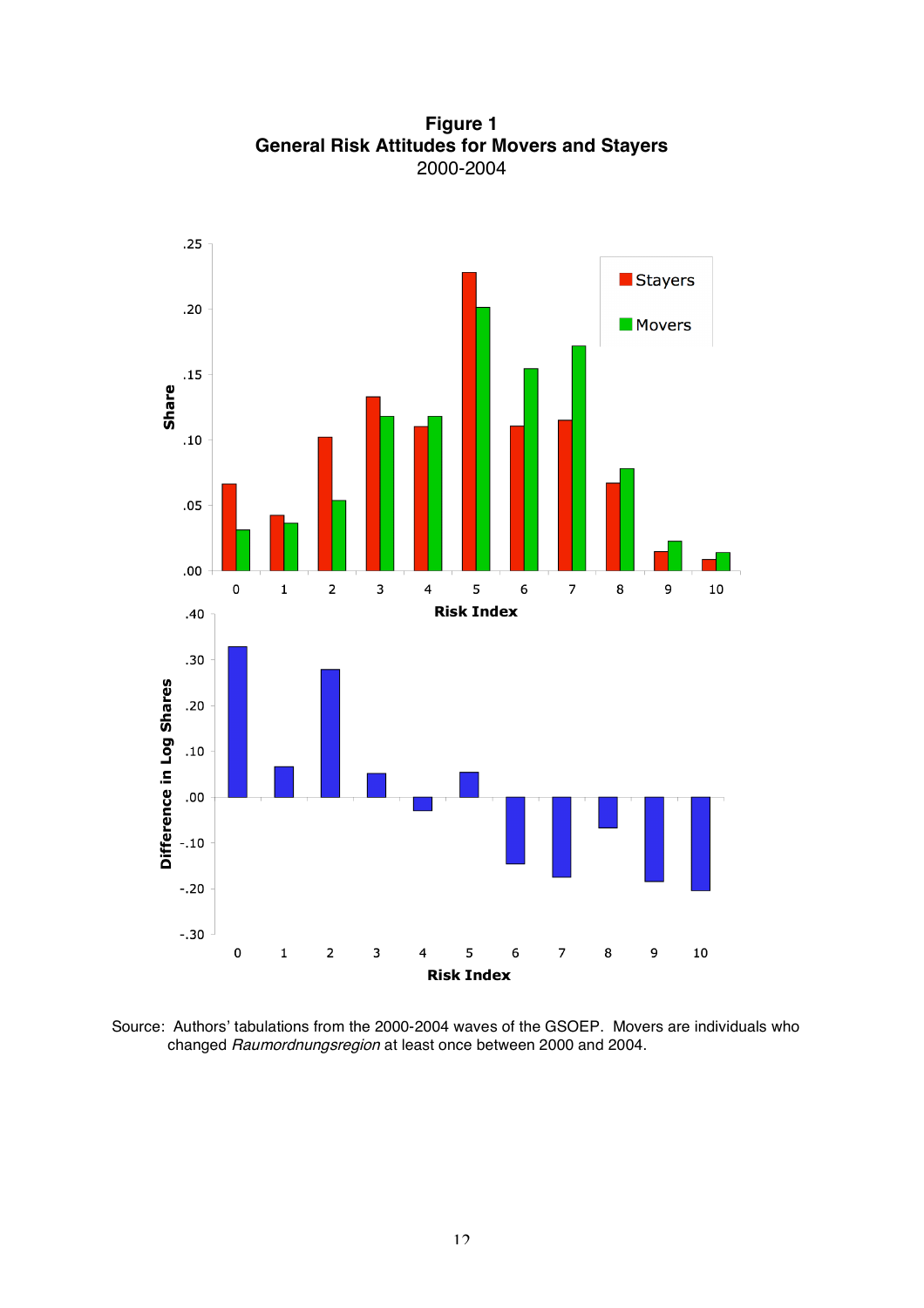|                              | Average of<br><b>Risk Index for</b> |                       |      | Share who are<br>"Risk Lovers" | $\boldsymbol{N}$ | <b>Share</b>          |               |
|------------------------------|-------------------------------------|-----------------------|------|--------------------------------|------------------|-----------------------|---------------|
|                              |                                     | <b>Stayers Movers</b> |      | <b>Stayers Movers</b>          |                  | <b>Stayers Movers</b> | <b>Movers</b> |
|                              |                                     |                       |      |                                |                  |                       |               |
| All                          | 4.457                               | 5.075                 | .316 | .441                           | 11,547           | 576                   | .048          |
| One move                     |                                     | 4.970                 |      | .417                           |                  | 508                   |               |
| Two or more moves            |                                     | 5.853                 |      | .618                           |                  | 68                    |               |
| <b>Sex</b>                   |                                     |                       |      |                                |                  |                       |               |
| Men                          | 4.930                               | 5.405                 | .401 | .511                           | 5,575            | 264                   | .045          |
| Women                        | 4.016                               | 4.795                 | .237 | .381                           | 5,972            | 312                   | .050          |
| Age (in 2000)                |                                     |                       |      |                                |                  |                       |               |
| 18-25                        | 4.937                               | 5.047                 | .409 | .404                           | 1,089            | 171                   | .136          |
| 26-35                        | 4.654                               | 5.295                 | .340 | .496                           | 2,861            | 224                   | .073          |
| 36-45                        | 4.537                               | 4.835                 | .323 | .413                           | 3,508            | 109                   | .030          |
| $45+$                        | 4.123                               | 4.819                 | .269 | .403                           | 4,089            | 72                    | .017          |
| Years of Education (in 2000) |                                     |                       |      |                                |                  |                       |               |
| $1-9$                        | 3.560                               | 4.684                 | .214 | .447                           | 1,324            | 38                    | .028          |
| $10.5 - 11$                  | 4.324                               | 4.962                 | .293 | .390                           | 3,535            | 105                   | .029          |
| $11.5 - 13$                  | 4.633                               | 5.066                 | .333 | .438                           | 4,245            | 242                   | .054          |
| $13.5+$                      | 4.829                               | 5.225                 | .384 | .471                           | 2,443            | 191                   | .073          |
| Married (in 2000)            |                                     |                       |      |                                |                  |                       |               |
| N <sub>0</sub>               | 4.769                               | 5.248                 | .363 | .460                           | 3,693            | 383                   | .094          |
| Yes                          | 4.310                               | 4.731                 | .294 | .404                           | 7,854            | 193                   | .024          |
| Origin                       |                                     |                       |      |                                |                  |                       |               |
| West German                  | 4.512                               | 5.226                 | .319 | .474                           | 6,783            | 327                   | .046          |
| East German                  | 4.722                               | 5.021                 | .347 | .416                           | 3,165            | 190                   | .057          |
| <b>Born Abroad</b>           | 3.701                               | 4.407                 | .242 | .339                           | 1,599            | 59                    | .036          |

**Table 1 Average Measures of Risk Attitudes for Stayers and Movers**

**Note:** Movers are individuals who changed "Raumordnungsregion" at least once from between 2000 and 2004. "Risk index" is an a measure of general risk attitudes, with 1 being least risk-loving and 10 being most risk-loving. "Risk Lover" is a indicator variable which is 1 when the risk index is 6 or greater.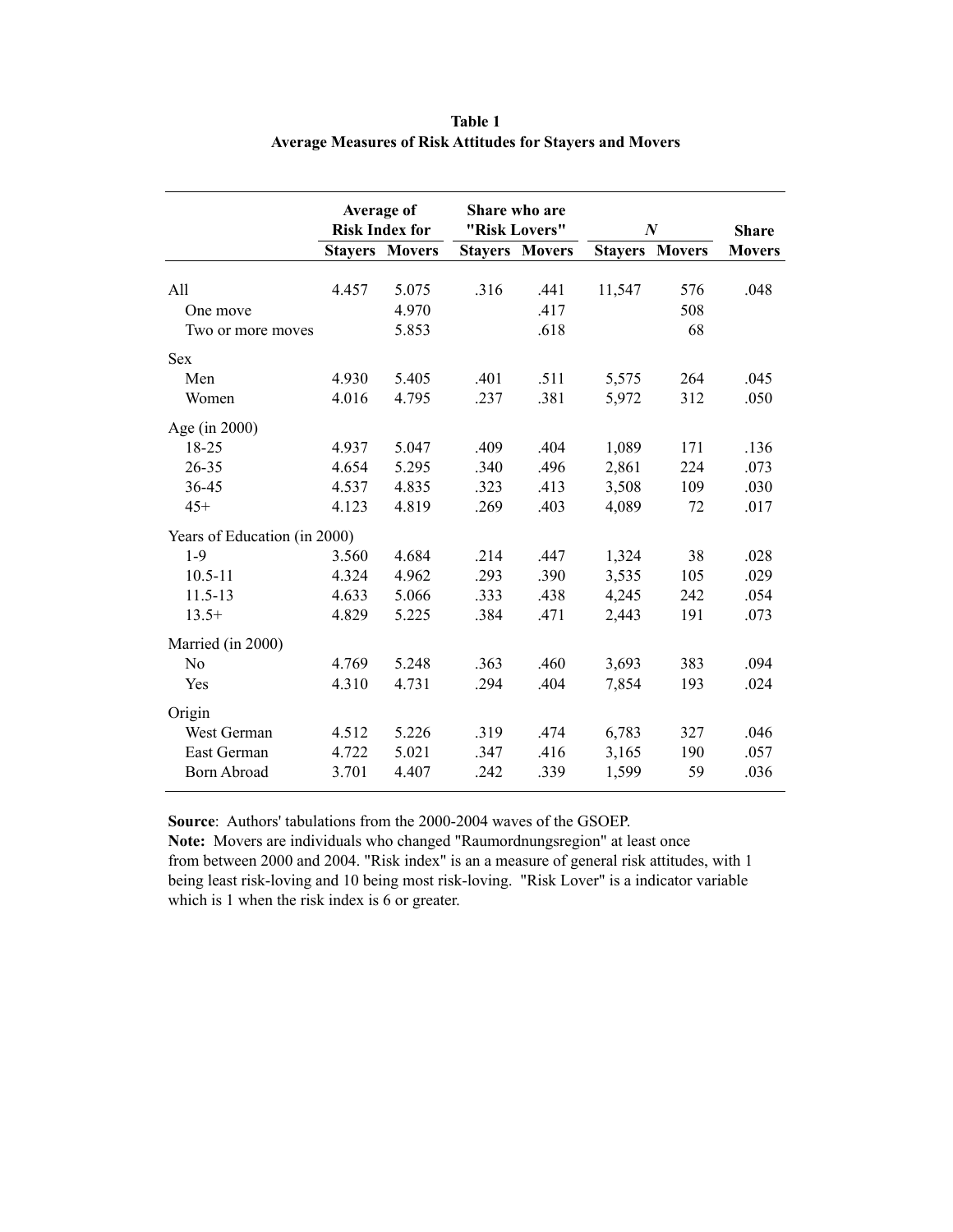|                                                                        | (1)           |         | (2)           |                                      | (3)           |                    | $\bf(4)$      |                                      |
|------------------------------------------------------------------------|---------------|---------|---------------|--------------------------------------|---------------|--------------------|---------------|--------------------------------------|
|                                                                        | Marg.         |         | Marg.         |                                      | Marg.         |                    | Marg.         |                                      |
|                                                                        | <b>Effect</b> | S.E.    | <b>Effect</b> | S.E.                                 | <b>Effect</b> | S.E.               | <b>Effect</b> | S.E.                                 |
| Risk Index                                                             | .0054         | (.0008) |               | $.0022$ $(.0007)$                    |               |                    |               |                                      |
| "Risk Lover"                                                           |               |         |               |                                      |               | $0.0259$ $(.0045)$ |               | $.0121$ $(.0035)$                    |
| Age (2000)                                                             |               |         | $-.0018$      | (.0002)                              |               |                    | $-.0018$      | (.0002)                              |
| Female                                                                 |               |         | .0053         | (.0031)                              |               |                    | .0052         | (.0031)                              |
| Married (2000)                                                         |               |         | $-.0361$      | (.0045)                              |               |                    | $-.0363$      | (.0045)                              |
| Years of Education (2000)                                              |               |         |               | $.0049$ $(.0006)$                    |               |                    |               | $.0049$ $(.0006)$                    |
| Origin/Nationality<br>West German<br>East German<br><b>Born Abroad</b> |               |         | .0053         | ref.<br>$.0055$ $(.0036)$<br>(.0055) |               |                    | .0047         | ref.<br>$.0056$ $(.0036)$<br>(.0055) |
| Pseudo- $R^2$                                                          |               | .0088   |               | .1075                                |               | .0088              |               | .1081                                |

### **Table 2 Risk Attitudes and Probability of Migrating**

**Source**: Authors' tabulations from the 2000-2004 waves of the GSOEP.

**Note**: Entries in table are marginal effects from probit estimation, evaluated at sample means. "Risk index" is an a measure of general risk attitudes, with 1 being least risk-loving and 10 being most risk-loving. "Risk Lover" is a indicator variable which is 1 when the risk index is 6 or greater. Mean of dependent variable is .0475. Sample size is 12,123.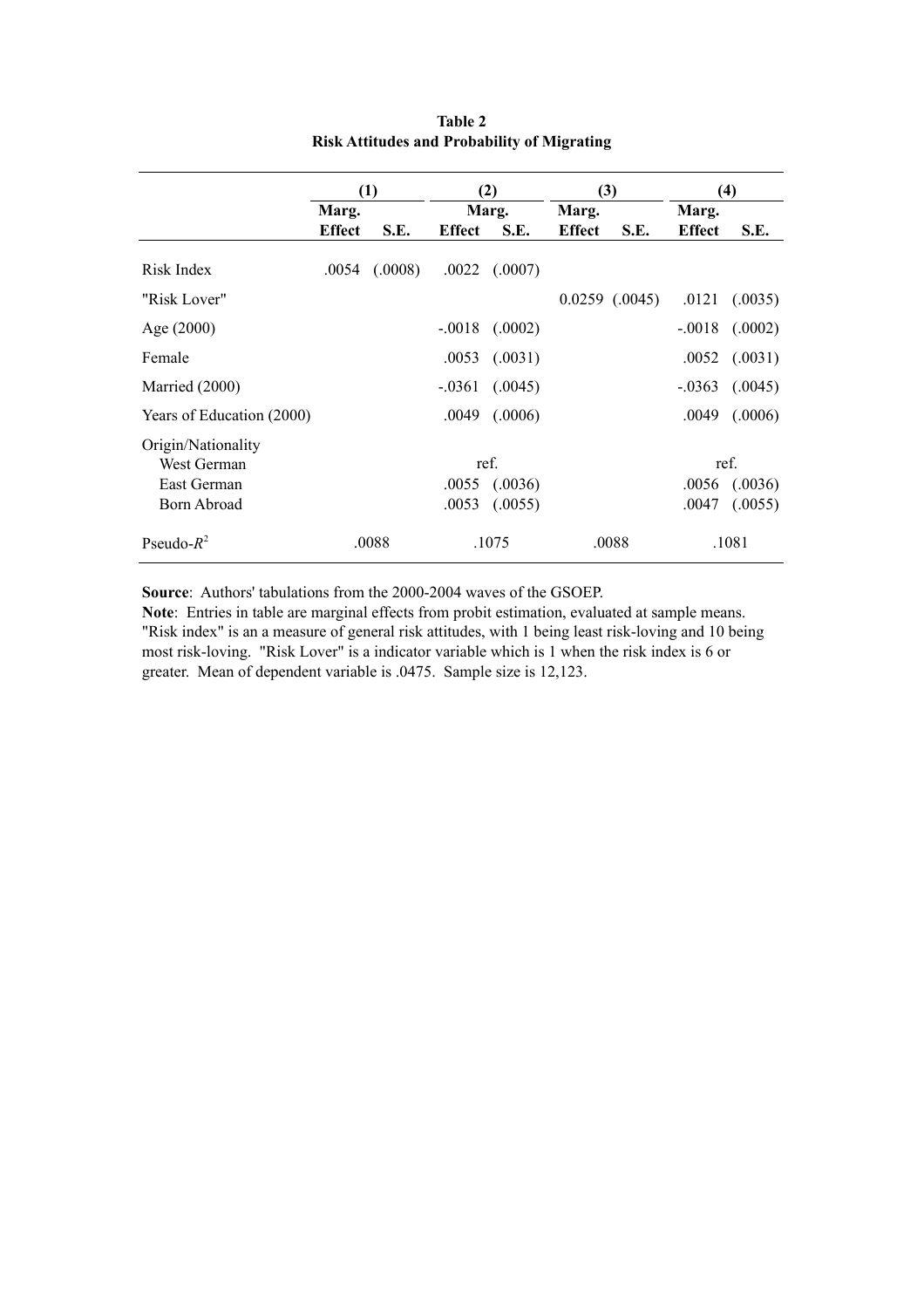|                                                            | (1)           |                     | (2)           |                                         | (3)           |                     | (4)           |                                         |
|------------------------------------------------------------|---------------|---------------------|---------------|-----------------------------------------|---------------|---------------------|---------------|-----------------------------------------|
|                                                            | Marg.         |                     | Marg.         |                                         | Marg.         |                     | Marg.         |                                         |
|                                                            | <b>Effect</b> | S.E.                | <b>Effect</b> | S.E.                                    | <b>Effect</b> | S.E.                | <b>Effect</b> | S.E.                                    |
| Risk Index                                                 |               | $.00057$ $(.00009)$ |               | $.00031$ $(.00008)$                     |               |                     |               |                                         |
| "Risk Lover"                                               |               |                     |               |                                         |               | $.00292$ $(.00056)$ |               | $.00161$ $(.00045)$                     |
| Unemployed                                                 |               |                     |               | .00049 (.00074)                         |               |                     |               | $.00051$ $(.00074)$                     |
| Gross Monthly Earns. $(\text{\textsterling}1000s)$         |               |                     |               | $-.00024$ $(.00013)$                    |               |                     |               | $-.00024$ $(.00013)$                    |
| Self-Employed                                              |               |                     |               | $.00133$ $(.00092)$                     |               |                     |               | $.01351$ $(.00093)$                     |
| Owns Dwelling                                              |               |                     |               | $-.00454$ $(.00055)$                    |               |                     |               | $-.00451$ $(.00055)$                    |
| Age                                                        |               |                     |               | $-.00020$ $(.00002)$                    |               |                     |               | $-.00020$ $(.00002)$                    |
| Female                                                     |               |                     |               | $.00036$ $(.00037)$                     |               |                     |               | $.00033$ $(.00037)$                     |
| Married                                                    |               |                     |               | $-.00226(.00055)$                       |               |                     |               | $-.00230$ $(.00055)$                    |
| Number of children in HH                                   |               |                     |               | $-.00055$ $(.00021)$                    |               |                     |               | $-.00055$ $(.00021)$                    |
| Years of Education                                         |               |                     |               | $.00059$ $(.00008)$                     |               |                     |               | $.00059$ $(.00008)$                     |
| Origin<br>West German<br>East German<br><b>Born Abroad</b> |               |                     | ref.          | .00001 (.00039)<br>$-.00070$ $(.00048)$ |               |                     | ref.          | .00003 (.00039)<br>$-.00076$ $(.00047)$ |
| Log likelihood                                             |               | $-3379.00$          | $-3098.63$    |                                         | $-3379.00$    |                     |               | $-3097.92$                              |

**Table 3 Risk Attitudes and Probability of Migrating: Random Effects Probit**

**Note**: Entries in table are marginal effects from probit estimation, evaluated at sample means. "Risk index" is an a measure of general risk attitudes, with 1 being least risk-loving and 10 being most risk-loving. "Risk Lover" is a indicator variable which is 1 when the risk index is 6 or greater. Mean of dependent variable is .01333. Sample size is 48,488 person-years.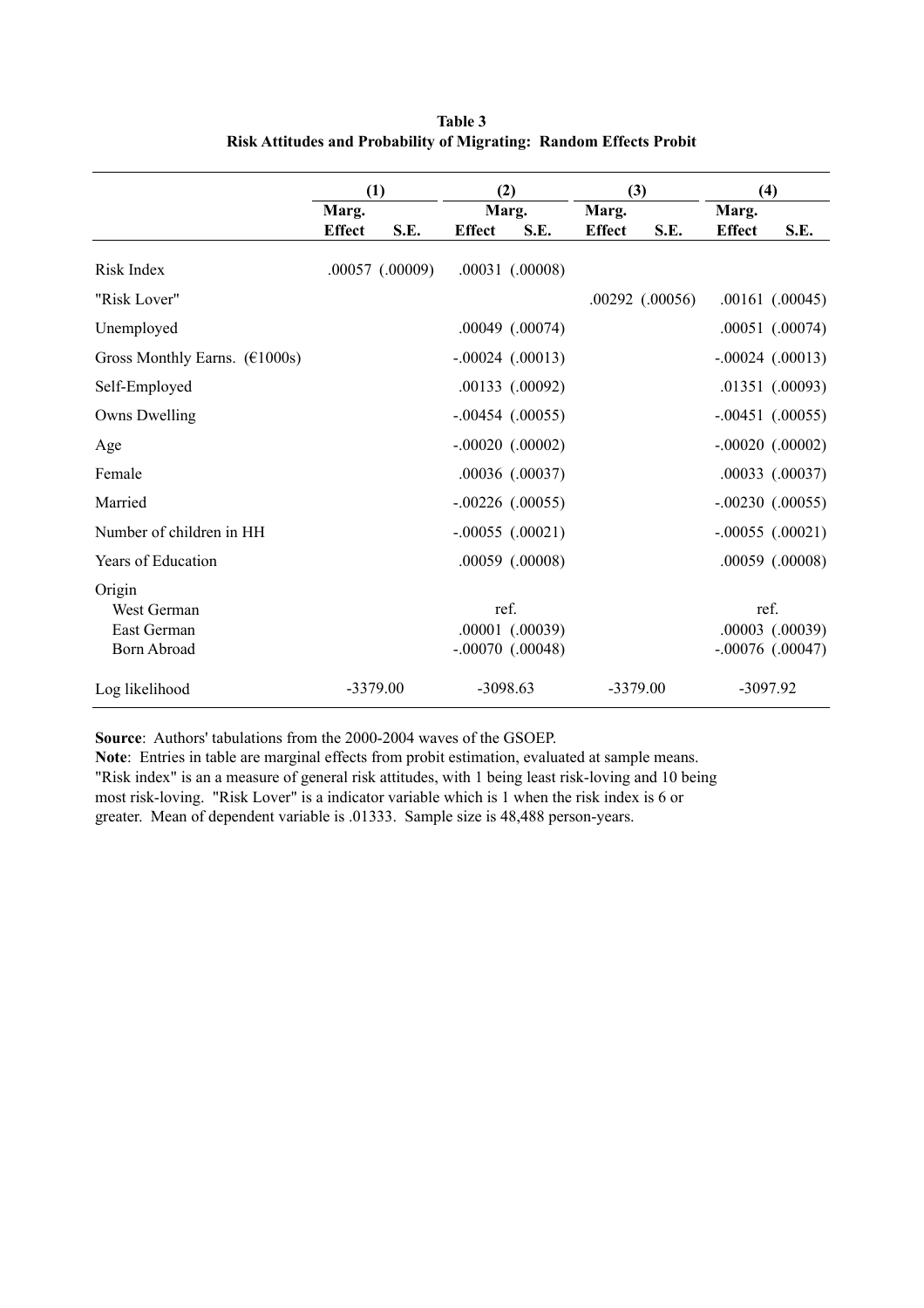|                                                    |          | (1)         |             | (2)        |             |             |  |
|----------------------------------------------------|----------|-------------|-------------|------------|-------------|-------------|--|
|                                                    |          |             | Marg. Eff.: |            |             | Marg. Eff.: |  |
|                                                    |          | Marg. Eff.: | E[Dist]     |            | Marg. Eff.: | E[Dist]     |  |
|                                                    | Coeff.   | $P(Move=1)$ | Move=11     | Coeff.     | $P(Move=1)$ | Move=1      |  |
|                                                    |          |             |             |            |             |             |  |
| Risk Index                                         | 25.2796  | .0017       | 2.5693      | 14.846     | .00067      | 1.366       |  |
|                                                    | (3.8233) | (.0002)     | (.3884)     | (3.773)    | (.00017)    | (.346)      |  |
| Unemployed                                         |          |             |             | 31.348     | .00151      | 2.927       |  |
|                                                    |          |             |             | (31.108)   | (.00161)    | (2.945)     |  |
| Gross Monthly Earns. $(\text{\textsterling}1000s)$ |          |             |             | $-13.168$  | $-.00059$   | $-1.212$    |  |
|                                                    |          |             |             | (6.340)    | (.00028)    | (.583)      |  |
| Self-Employed                                      |          |             |             | 48.685     | .00244      | 4.583       |  |
|                                                    |          |             |             | (31.997)   | (.00178)    | (3.078)     |  |
| Owns Dwelling                                      |          |             |             | $-202.923$ | $-.00939$   | $-18.696$   |  |
|                                                    |          |             |             | (19.860)   | (.00087)    | (1.770)     |  |
| Age                                                |          |             |             | $-9.326$   | $-.00042$   | $-.836$     |  |
|                                                    |          |             |             | (.923)     | (.00004)    | (.082)      |  |
| Female                                             |          |             |             | 17.088     | .00077      | 1.572       |  |
|                                                    |          |             |             | (17.222)   | (.00070)    | (1.584)     |  |
| Married                                            |          |             |             | $-96.534$  | $-.00477$   | $-9.049$    |  |
|                                                    |          |             |             | (19.492)   | (.00104)    | (1.849)     |  |
| Num of children in HH                              |          |             |             | $-24.299$  | $-.00109$   | $-2.237$    |  |
|                                                    |          |             |             | (9.841)    | (.00044)    | (.906)      |  |
| Years of Education                                 |          |             |             | 28.918     | .00130      | 2.662       |  |
|                                                    |          |             |             | (3.294)    | (.00014)    | (.298)      |  |
| Origin<br>West German                              |          |             |             |            | ref.        |             |  |
| East German                                        |          |             |             | 7.860      | .00036      | .725        |  |
|                                                    |          |             |             | (17.895)   | (.00082)    | (1.653)     |  |
| <b>Born Abroad</b>                                 |          |             |             | $-35.299$  | $-.00148$   | $-3.206$    |  |
|                                                    |          |             |             | (27.256)   | (.00107)    | (2.442)     |  |
|                                                    |          |             |             |            |             |             |  |
| Log likelihood                                     |          | $-7352.85$  |             |            | $-7071.91$  |             |  |

| Table 4                                                            |  |  |  |  |  |  |
|--------------------------------------------------------------------|--|--|--|--|--|--|
| <b>Risk Attitudes and Migration Distance: Random Effects Tobit</b> |  |  |  |  |  |  |

**Note:** Marginal effects are evaluated at sample means. "Risk index" is an a measure of general risk attitudes, with 1 being least risk-loving and 10 being most risk-loving. "Risk Lover" is a indicator variable which is 1 when the risk index is 6 or greater. Unconditonal mean of move distance is 2.37, mean of move distance conditional on moving is 177.10, share of sample with positive move distance is .0133. Sample size is 48,488 person-years.